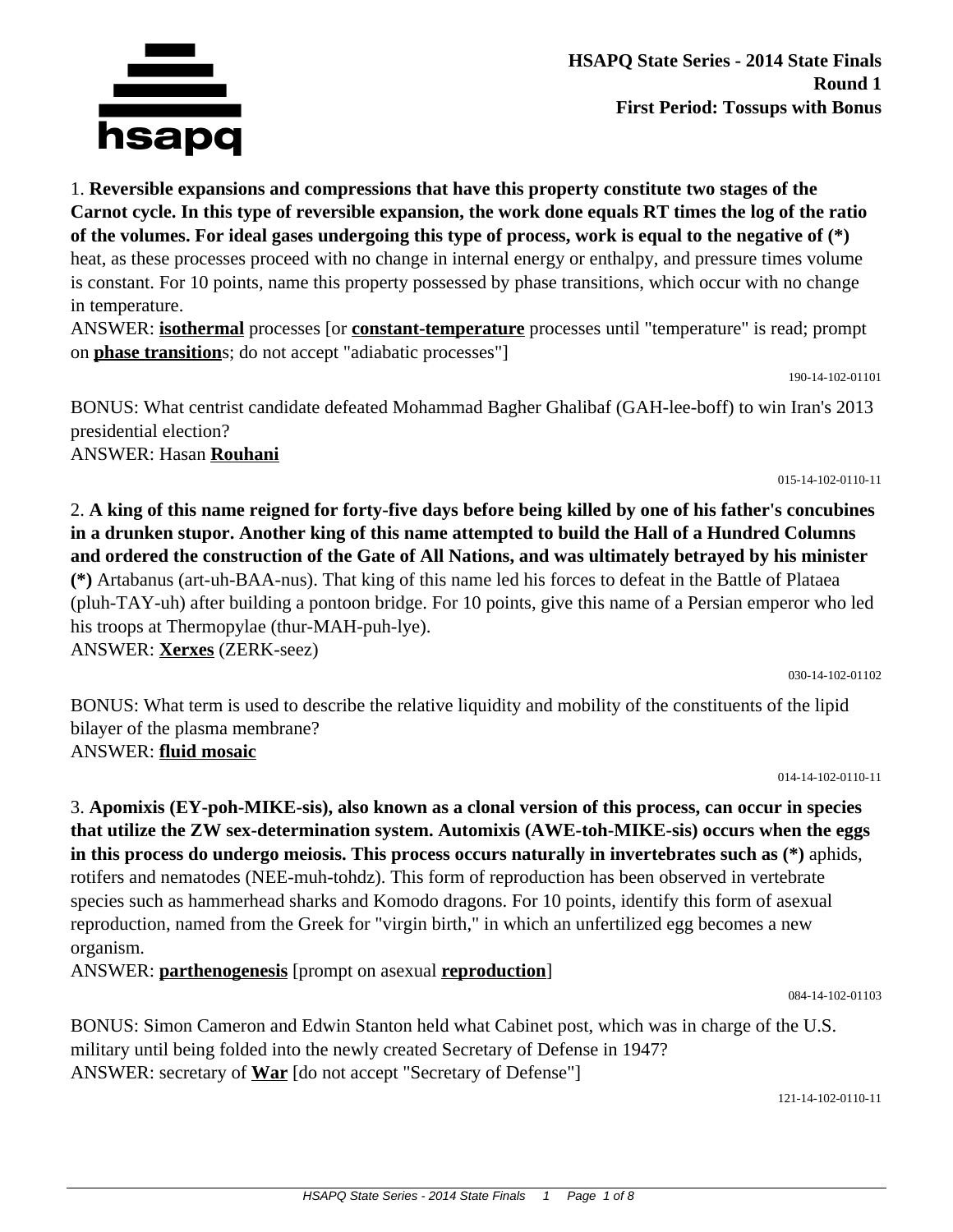4. **This actor played obnoxious jock Chris in the film** *Whatever It Takes.* **He originated the role of a psychotic performance artist in a series of** *General Hospital* **guest roles. In a 2013 film, he played a magician who idolizes Thomas Edison and becomes involved with the (\*)** witches Theodora, Evanora, and Glinda upon arriving at the Emerald City. For 10 points, name this actor who played the lead roles in *Oz the Great and Powerful* and *Rise of the Planet of the Apes*. ANSWER: James **Franco**

BONUS: Identify the weak intermolecular forces formed between instantaneous induced dipoles, which are named for a German scientist.

ANSWER: **London** dispersion **forces** [or **van der Waals forces** until "gases" is read; prompt on **dispersion forces**; prompt on **LDF**s]

5. **The Grandfather geyser field is located in this region. The Very Large Telescope is located in the Paranal (pah-rah-NAHL) Observatory in this region. The few mammal species native to this area include a variety of grey fox, Darwin's leaf-eared mice, and the (\*)** viscacha (vees-CAH-chuh). Owing to El Nino, the southern portion of this desert annually flowers between September and November. This desert is rich in copper and nitrate deposits, the latter of which sparked the War of the Pacific. For 10 points, name this driest hot desert in the world, located to the west of the Andes. ANSWER: **Atacama** Desert

BONUS: The title character offers his sole possession, a crutch, to King Melchior and has his lame leg healed as a reward in what Christmas-themed opera by Gian Carlo Menotti, the first to be composed for American television?

ANSWER: *Amahl and the Night Visitors*

6. **Brenda Patimkin features in a collection by this author that includes the short stories "Defender of the Faith" and "Esptein." In a novel by this author, Amy Willette is confused with Anne Frank. This author of (\*)** *Goodbye, Columbus* and *The Ghost Writer* wrote a novel in which Coleman Silk is black but pretends to be white and Jewish. Another of his novels is a monologue by a sex-obsessed neurotic. For 10 points, name this author of *The Human Stain* and *Portnoy's Complaint.* ANSWER: Philip **Roth**

BONUS: What Roman emperor created the tetrarchy (TETCH-rahr-kee) by appointing Maximian, Galerius, and Constantius co-emperors? ANSWER: **Diocletian**

7. **Symbols in this writing system that have developed native meanings are known as "Kokku" (COH-koo) The two ways to read this system's normal symbols are called "on-yomi" (AHN-yoh-mee) and "kun-yomi" (KUN-yoh-mee). This system is ideogrammatic, rather than representing words or syllables, and its name literally means (\*)** "Han characters," reflecting its origin. This one of at least three writing systems for Japanese consists of symbols based on Chinese characters. For 10 points, identify this writing system that is not hiragana (HEER-uh-gah-nuh) or katakana (KAH-tuh-kah-nuh). ANSWER: **Kanji** [prompt on **Japanese** until "on-yomi" is read]

147-14-102-01107

## 088-14-102-0110-11

052-14-102-01104

226-14-102-0110-11

020-14-102-01105

015-14-102-0110-11

127-14-102-01106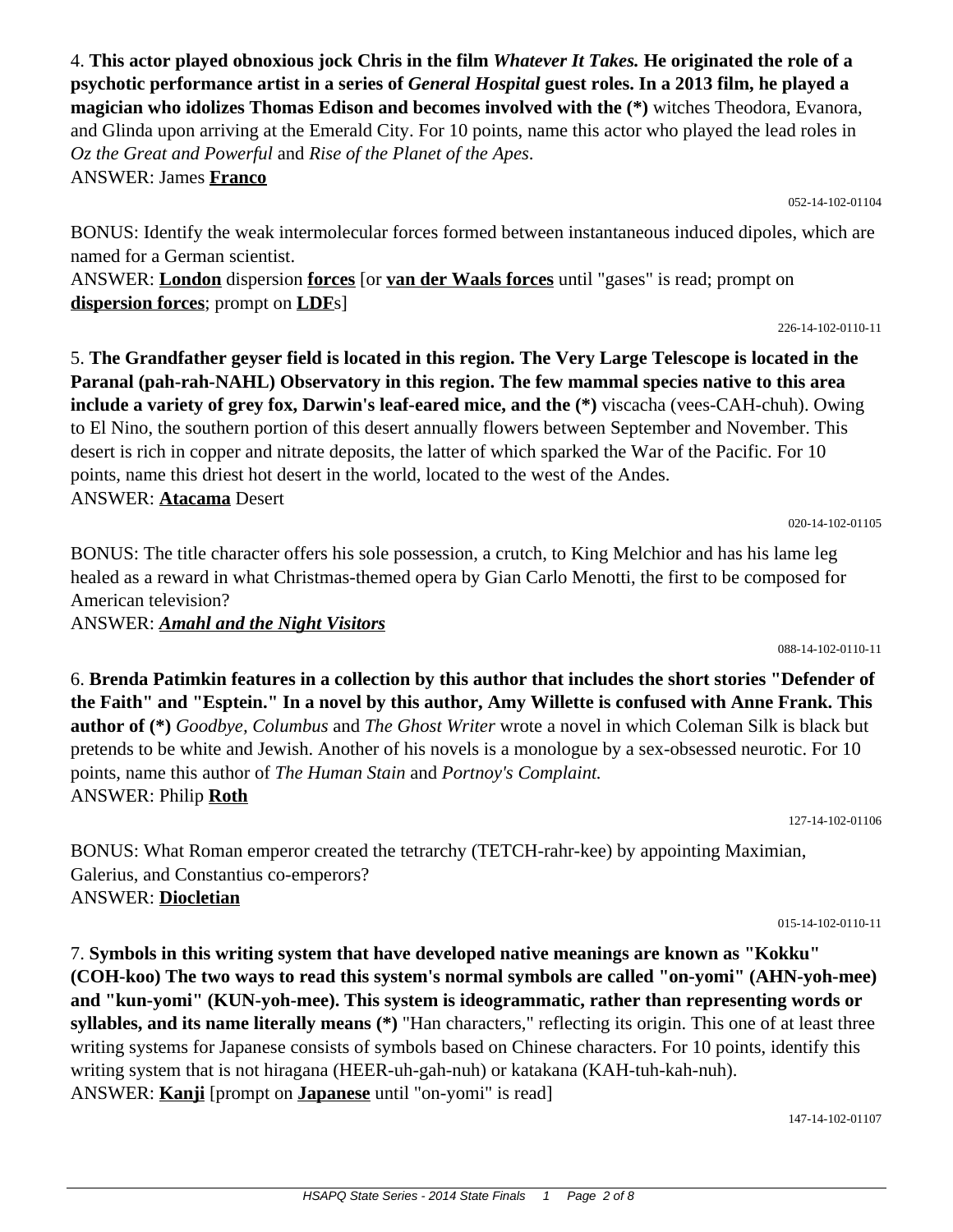BONUS: What American general developed the Union's "anaconda plan" during the Civil War after leading troops in the War of 1812 and the Mexican-American War? ANSWER: Winfield **Scott**

015-14-102-0110-11

8. **Julius Caesar described seeing men dyed with woad while twice doing this action. The last successful instance of this feat was followed by the Harrying of the North and included a battle that featured the death of several housecarls. Napoleon envisioned accomplishing this feat with balloons and a massive tunnel, and Operation (\*)** Sea Lion was a failed German attempt to do this action. It was most recently performed by the king who ordered the creation of the Domesday Book. For 10 points, identify this kind of military conquest which gave William the Conqueror his name. ANSWER: **invading Britain** [or **invading England** or other equivalents]

141-14-102-01108

BONUS: What Arab nationalist ideology names the party that controlled Iraq under Saddam Hussein and Syria since the rise of the Assad family? ANSWER: **Ba'ath**ism [or **Ba'ath** Party]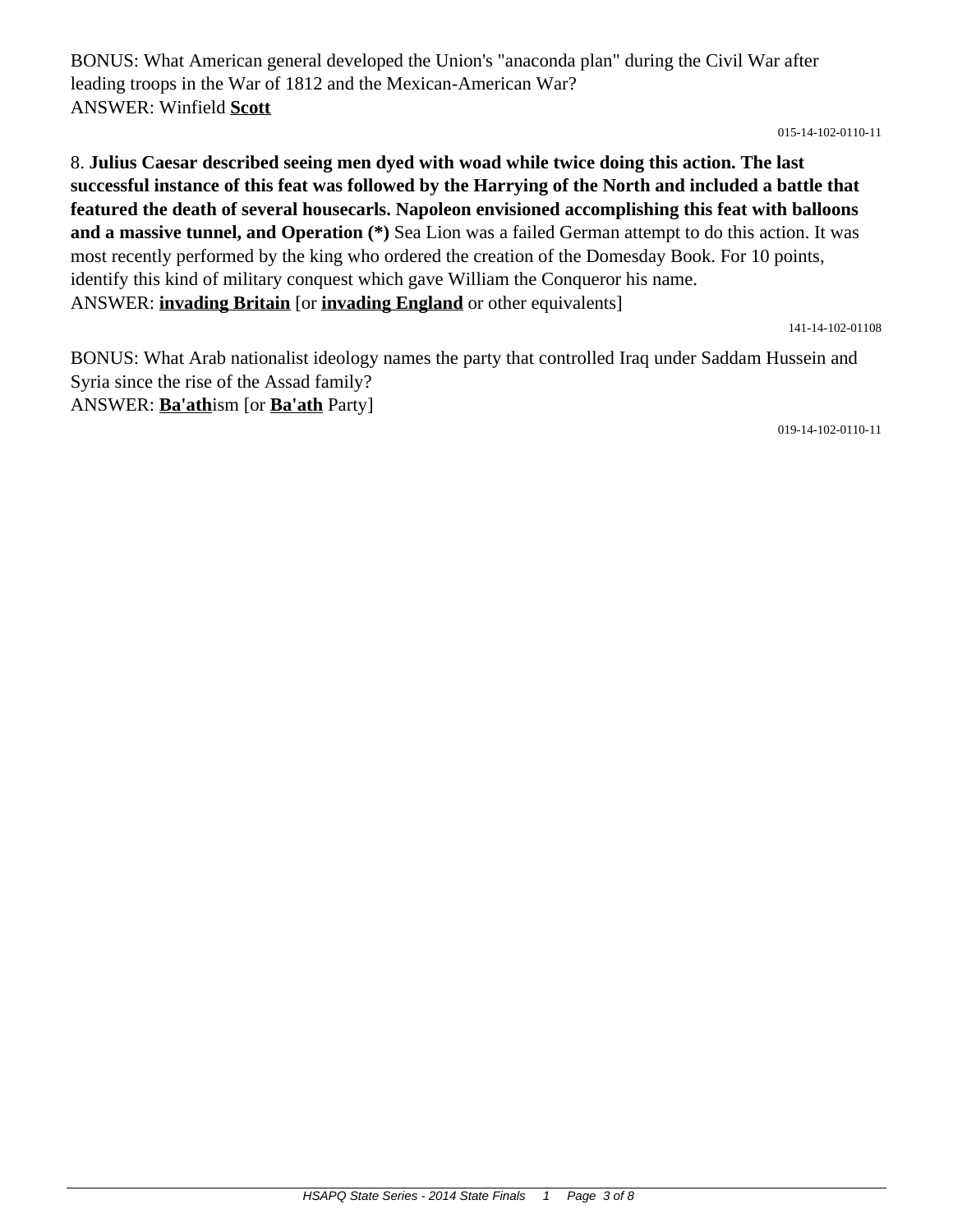## **SET A:**

1. BONUS: This is a 30-second calculation question. A quadratic polynomial P with real coefficients has

## the root 1 plus i. If the value of P at 1 is 3, what is the value of P at 0? ANSWER: **6** 2. BONUS: Oedipa Maas is the protagonist of what short novel by Thomas Pynchon? ANSWER: *The Crying of Lot 49* 014-14-102-0110-12 3. BONUS: What title character of a Voltaire novel is mentored by Dr. Pangloss? ANSWER: **Candide** 014-14-102-0110-12 4. BONUS: What kind of computer program transforms source code into object code, to make it executable?

ANSWER: **compiler**

1. BONUS: In statistics, the standard deviation is the square root of what quantity? ANSWER: **variance**

2. BONUS: What Shakespeare play begins with the line, "If music be the food of love, play on?" ANSWER: *Twelfth Night*

3. BONUS: This is a 30-second calculation question. Tommy walks a certain distance around a circular track. Evan walks, at the same speed, from the same starting point to the center of the track and then to a different point on the edge of the track. If Evan exactly meets up with Tommy again, then at what angle, in degrees, must Evan turn when he reaches the center? Express your answer in terms of pi. ANSWER: **360/pi** degrees

**SET B:**

003-14-102-0110-12

4. BONUS: What American architect built the Imperial Hotel in Japan and created a house called Fallingwater in Pennsylvania? ANSWER: Frank Lloyd **Wright**

015-14-102-0110-12

014-14-102-0110-12

014-14-102-0110-12

014-14-102-0110-12

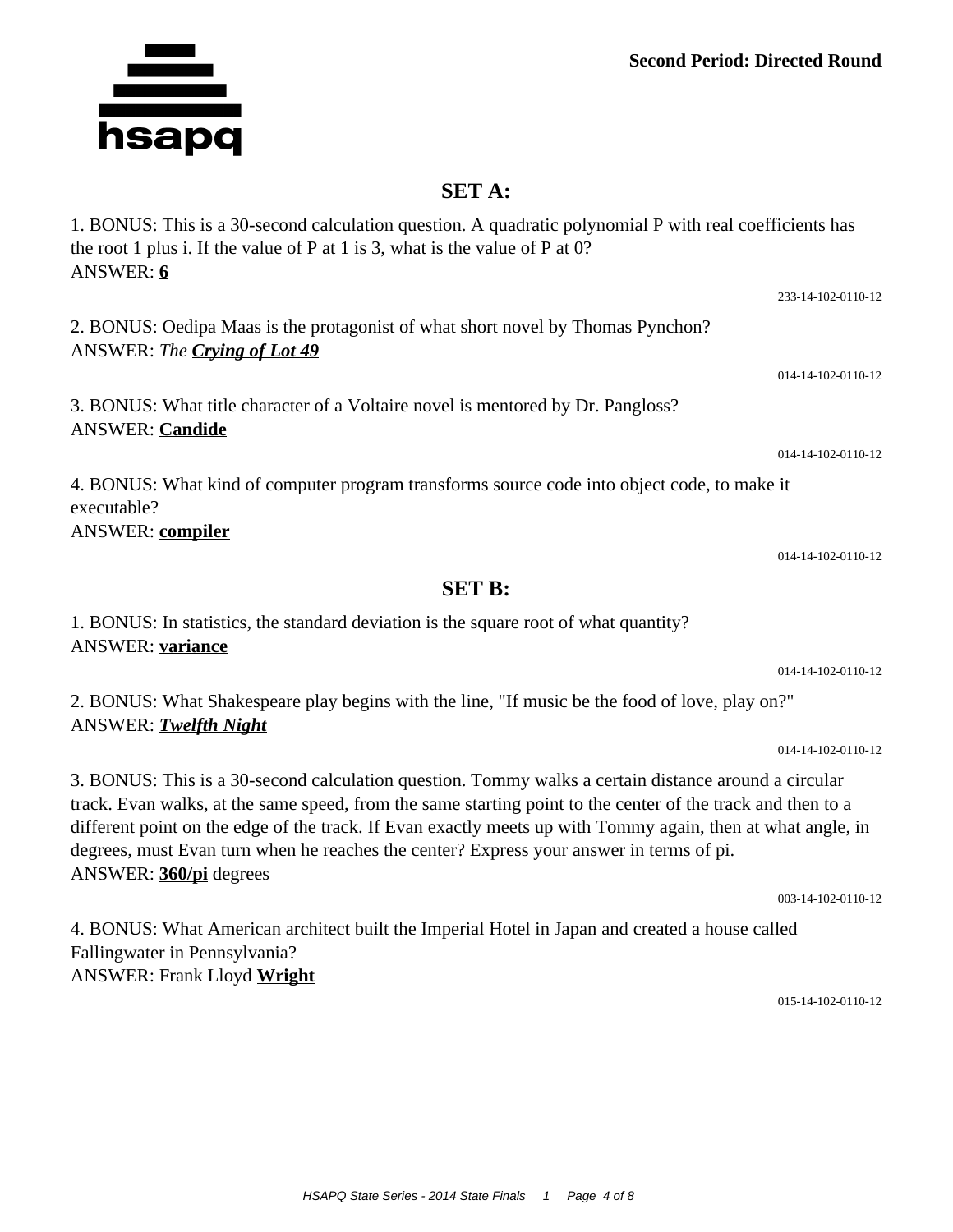9. **This philosopher discussed the painting "A Pair of Shoes" by van Gogh in his article** *The Origin of the Work of Art.* **He examined another German philosopher in** *Kant and the Problem of Metaphysics.* **In another book, he introduces the idea of a "hermeneutic circle" and discusses the relationship that human perception creates with the (\*)** world, composed of the words for "to be" and "there." For 10 points, name this German philosopher who explained "dasein" (DAH-sine) in *Being and Time* and attracted controversy for his Nazi sympathies.

ANSWER: Martin **Heidegger**

127-14-102-01109

BONUS: What American humorist wrote such novels as *Pudd'nhead Wilson* and *A Connecticut Yankee in King Arthur's Court?* ANSWER: Mark **Twain** [or Samuel Langhorne **Clemens**]

014-14-102-0110-11

10. **The main character in this novel thinks that his infatuation with Luba Luft might be mistaken for his love of** *The Magic Flute***. This novel ends with Iran, the protagonist's wife, ordering mechanical flies for a synthetic toad that the protagonist found during his sojourn into the Oregon desert to meditate. The protagonist of this novel is disappointed that (\*)** Iran misuses her mood organ, and he lusts after Rachel Rosen. For 10 points, name this novel about bounty hunter Rick Deckard, loosely adapted into the film *Blade Runner* and written by Philip K. Dick.

ANSWER: *Do Androids Dream of Electric Sheep?* [prompt on *Blade Runner* until it is read]

020-14-102-01110

BONUS: What ABC thriller created by Shonda Rhimes stars Kerry Washington as political fixer Olivia Pope?

ANSWER: *Scandal*

015-14-102-0110-11

11. **A composer for this instrument collected fifty-six pieces in** *The Rhetoric of the Gods.* **A famous piece for this instrument was accompanied by the lyrics "Happy, happy, they that in hell, Know not the world's despite." This instrument developed out of an Arab instrument called the "Ud" introduced in the conquest of Spain. An English composer for this instrument wrote the song (\*)** "Flow My Tears" and had music described as "Semper Dolens," a pun on his name, John Dowland. For 10 points, name this popular Renaissance instrument that was replaced by the guitar. ANSWER: **lute**s

080-14-102-01111

BONUS: What English king was forced to sign the Magna Carta by his barons in 1215? ANSWER: King **John** Lackland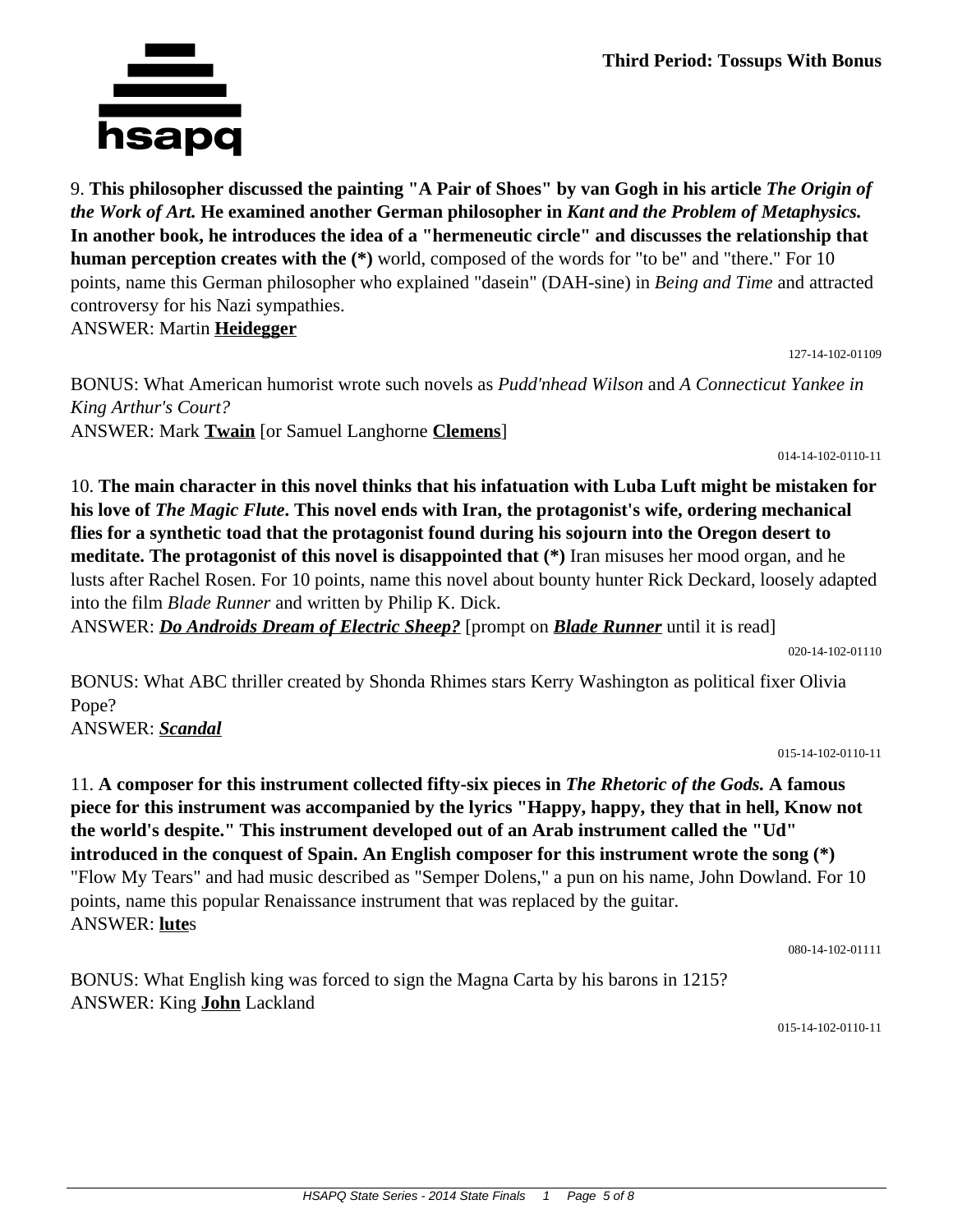12. **Father Fish and Hobe Gilium appear in this author's novel** *The Morning Watch.* **He wrote a prose poem set to music by Samuel Barber entitled** *Knoxville: Summer of 1915.* **In his most famous autobiographical novel, Rufus Follet deals with his father's death in a car crash. This author collaborated with the (\*)** photographer Walker Evans to document the lives of sharecroppers in *Let Us Now Praise Famous Men.* For 10 points, name this author of *A Death in the Family.* ANSWER: James **Agee**

BONUS: What company made a leap as a content provider by distributing the original series *House of Cards* and airing the fourth season of *Arrested Development?* ANSWER: **Netflix**

13. **In this play, the maid rebukes Valere (VAL-air) and his fiancee for arguing over whether they truly love one another. Damis (dah-MEE) is thrown out for refusing to apologize to the title character of this play, who is admired by the unfriendly Madame Pernelle. Cleante (CLEE-ont) serves as the voice of reason in this play, in which (\*)** Elmire (IL-meer) stations her husband under a table in order to prove to him that the title character desires her. At the end of this play, the king saves Orgon from his mistake. For 10 points, name this Moliere play about the title religious hypocrite. ANSWER: *Tartuffe*

BONUS: What American river runs past the city of Lake Havasu and through the Grand Canyon? ANSWER: **Colorado** River

015-14-102-0110-11

14. **A type of silicon prefixed by this term is a common gate material for MOSFETs (MOSS-fets). Materials whose name contains this prefix can be connected with cross-linking, and their size can be described by their "molecular weight," which is proportional to the amount of repeating subunits. The "tail" of (\*)** adenine (AA-deh-neen) nucleotides added to mRNA is prefixed by this term. In math, a term with this prefix denotes linear combinations of variables raised to non-negative integer powers, examples of which include cubic and quartic ones. For 10 points, what is this Greek prefix meaning "many?"

ANSWER: **poly**

BONUS: This is a 20-second calculation question. If I draw two letters at random from the alphabet with replacement, what is the probability that I draw the same letter twice? ANSWER: **1/26**

15. **This economist co-authored the paper "What Makes Advertising Profitable?" with William Adams and addressed the efficiency wage hypothesis in several papers written with George Akerlof. In November 2013, this person told Bob Corker that she would have the courage to "prick bubbles." She accumulated support for her current position after (\*)** Lawrence Summers withdrew from consideration. This former chair of Bill Clinton's Council of Economic Advisers was confirmed in January 2014 to succeed Ben Bernanke. For 10 points, name this woman who became the new Chairman of the Federal Reserve Board. ANSWER: Janet **Yellen**

052-14-102-01115

105-14-102-01113

233-14-102-01114

003-14-102-0110-11

015-14-102-0110-11

127-14-102-01112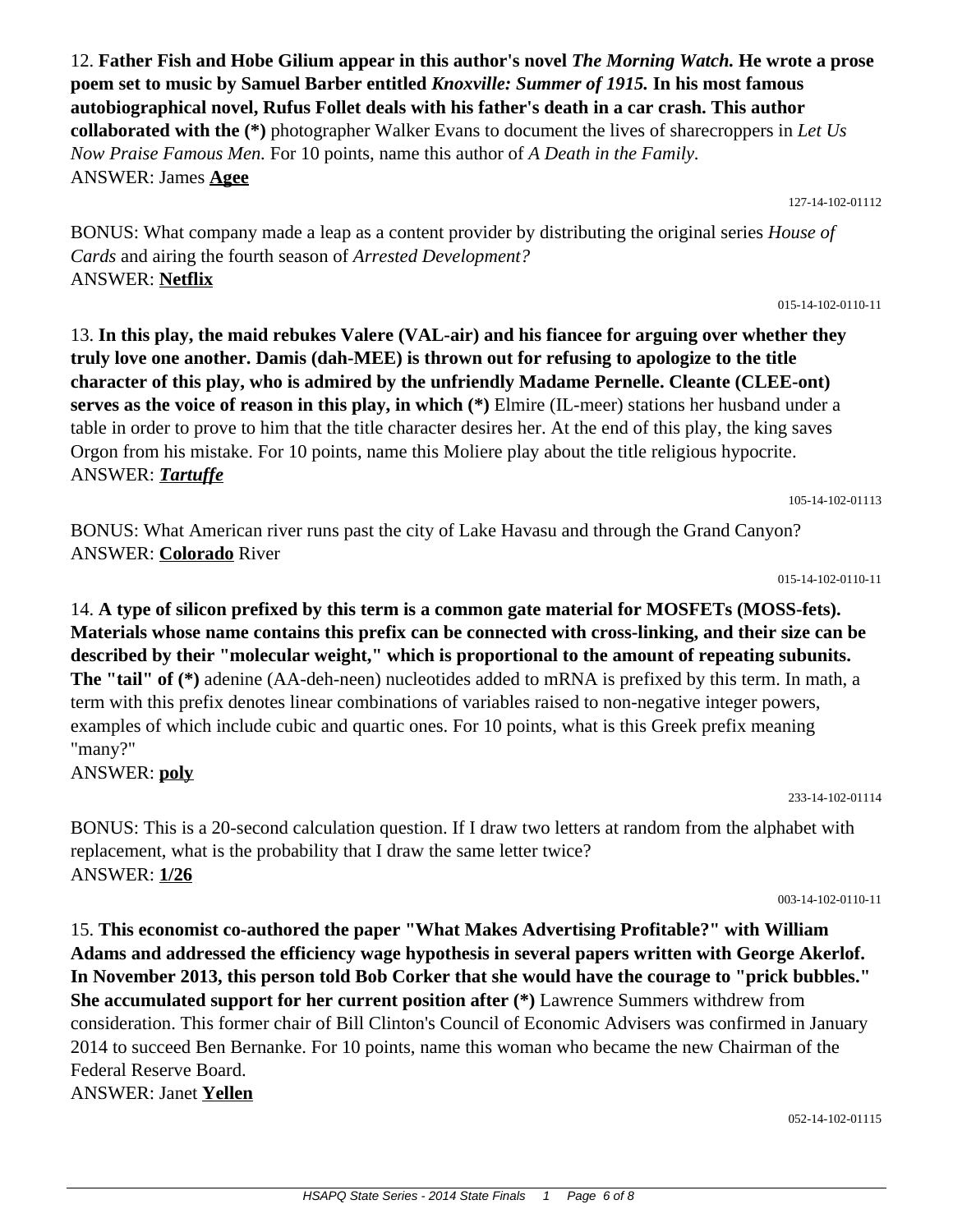## 16. **At the start of his political career, this future President joined the KKK and worked in the political machine of boss Thomas Pendergast. This president called the "Turnip Day Session" of Congress and used an executive order to desegregate the (\*)** Army. He went on the "Whistle Stop Tour of America" to win the last Presidential election in which four candidates each exceeded two percent of the vote. The *Chicago Tribune* claimed that this "Fair Deal" proponent lost to Dewey in the election of 1948. For 10 points, name this successor to FDR, who chose to bomb Nagasaki and Hiroshima. ANSWER: Harry S. **Truman**

149-14-102-01116

BONUS: What reclusive American poet wrote "My Life had stood - a Loaded Gun" and "Safe in their Alabaster Chambers?" ANSWER: Emily **Dickinson**